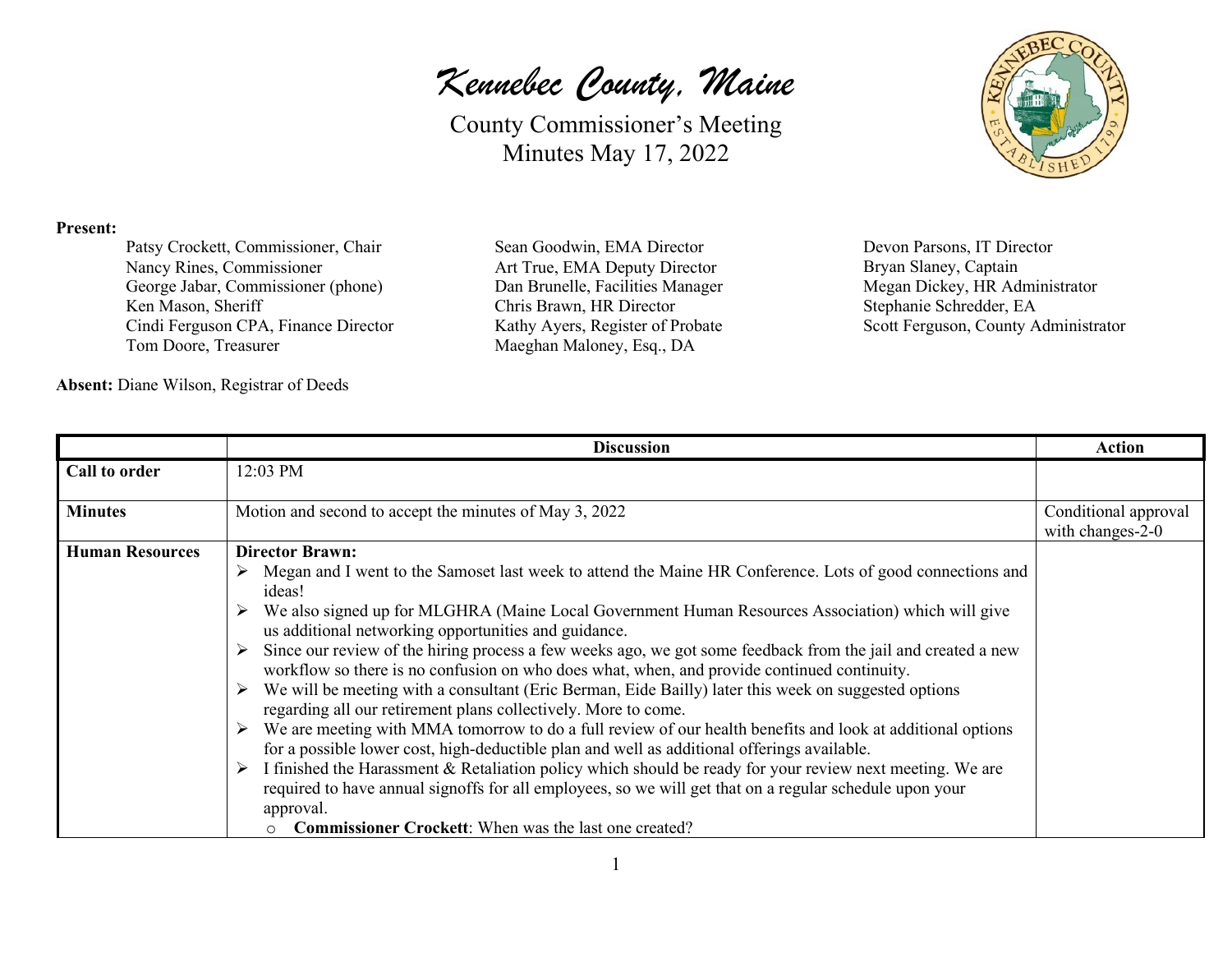

|                             | <b>Discussion</b>                                                                                                                                                                                                                                                                                                                                                                                                                                                                                                                                                                                                                                                                                                                      | <b>Action</b> |
|-----------------------------|----------------------------------------------------------------------------------------------------------------------------------------------------------------------------------------------------------------------------------------------------------------------------------------------------------------------------------------------------------------------------------------------------------------------------------------------------------------------------------------------------------------------------------------------------------------------------------------------------------------------------------------------------------------------------------------------------------------------------------------|---------------|
|                             | <b>Director Brawn:</b> I believe the last one was created in the 1990's<br>$\circ$<br>I'm now moving on to review/ revise the Ethics & Confidentiality policy that will also need an annual<br>➤<br>employee signoff.<br>Megan is working on a report on Occupational Employment and Wage Stats for the DOL.<br>➤<br>I continue to plug away at the Employee Handbook to update and incorporate all personnel policies for a single<br>point of reference for employees and managers.<br>Recruitment:<br>➤<br>Megan reposted the CO position on indeed (with pictures) and has had 20 applicants since May 1 <sup>st</sup> . We've<br>$\circ$<br>hired 6 COs this month.<br>Maintenance Tech position was posted last week.<br>$\circ$ |               |
| <b>Treasurer</b>            | <b>Treasurer Doore:</b><br>We are about 90% into FY 22 Budget.<br>General Fund is \$4,576,000 all invested in the Insured Cash Sweep account with Kennebec Savings Bank.<br>Recovery Cash Fund \$11,004,000 all invested in the Insured Cash Sweep account with Kennebec Savings Bank.<br>Our Investment Fund at the close of business yesterday had \$2,009,000 which is up about \$1,000 since last<br>meeting.<br>There will be two regular warrants and one restitution warrant requiring signatures.<br>➤<br>Scott thanked Tom for taking the time to go through warrants and work hard<br>➤                                                                                                                                      |               |
| Finance                     | <b>Director Ferguson, CPA:</b><br>Received draft of FY21 audit report<br>➤<br>Employee out for surgery starting this afternoon<br>➤<br>Plan for Sandra retiring end of January 2023<br>➤<br>Motion to Budget transfer \$36,000 from the FY22 Committed Fund Balance-Blue Pin Buyout to Budget Line<br>1075-4941 Sheriff -Blue Pin Buyout                                                                                                                                                                                                                                                                                                                                                                                               | Approved 2-0  |
| <b>Sheriff/Corrections:</b> | <b>Sheriff Mason:</b><br>Police week continues-thank the police for keeping community safe.<br>➤<br>Had more domestic calls.<br>≻<br>Accidents down a bit this week.<br>Employees are doing well.<br>⋗                                                                                                                                                                                                                                                                                                                                                                                                                                                                                                                                 |               |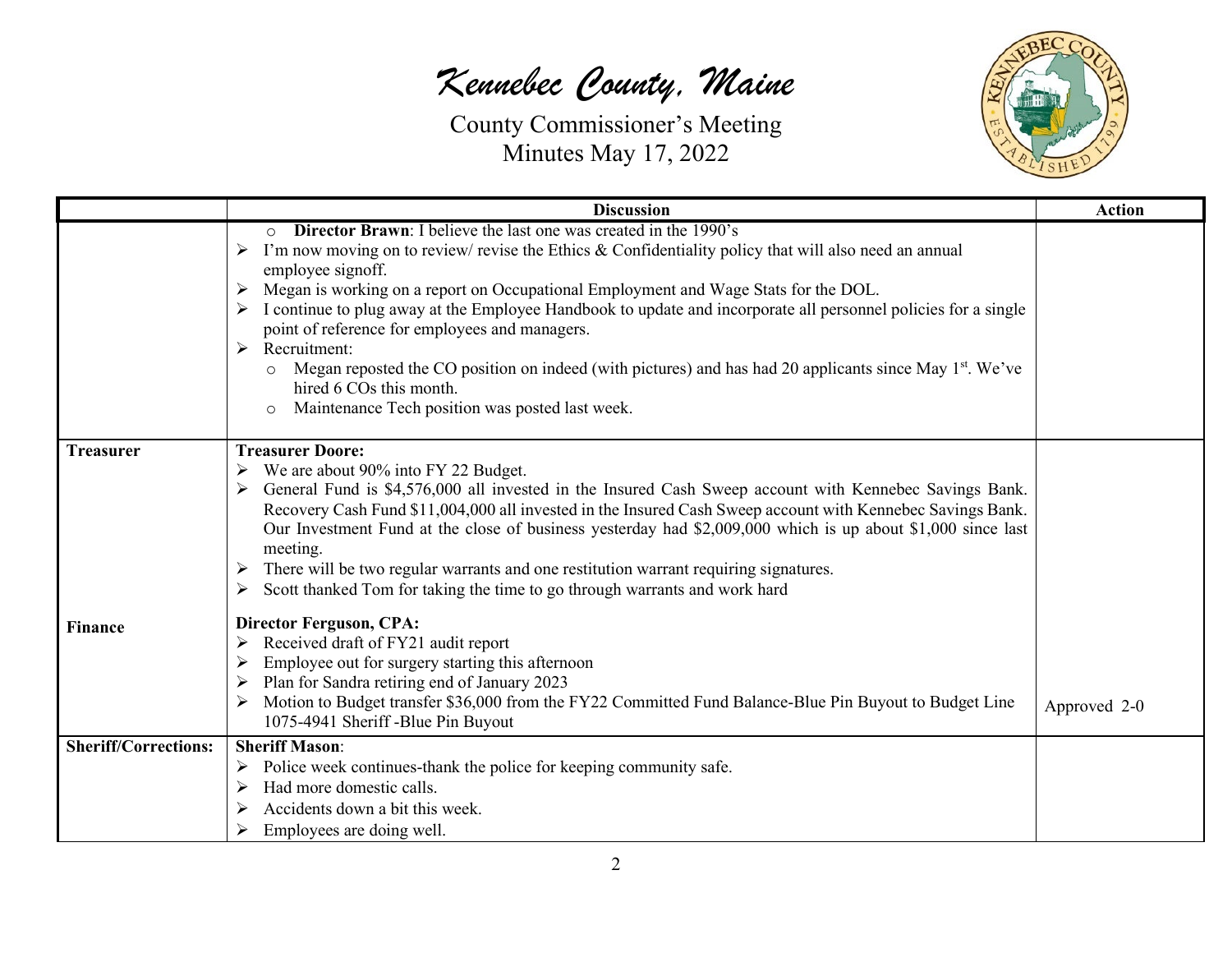

|                          | <b>Discussion</b>                                                                                                                                                                                                                                                                                                                                                                                                                               | <b>Action</b> |
|--------------------------|-------------------------------------------------------------------------------------------------------------------------------------------------------------------------------------------------------------------------------------------------------------------------------------------------------------------------------------------------------------------------------------------------------------------------------------------------|---------------|
|                          | Nancy asked about replacing people out on leave temporarily-Scott says that we need to develop a plan and show<br>to commissioners for approval.<br>June 14 <sup>th</sup> is flag day-with the permission of commissioners-sheriff will post and offer to dispose of flags properly.<br>➤<br>New flag pole mentioned to commissioners-Nancy thanks Sherriff Ken<br>➤<br>DA office receipt of \$63.75 (forfeiture) requires approval to receive. | Approved 2-0  |
|                          | <b>Captain Slaney:</b><br>Jail population is at 124 with 0 COVID cases in facility<br>MeDSP started Friday May 6 <sup>th</sup> 2022 with 32 participants.                                                                                                                                                                                                                                                                                       |               |
| <b>District Attorney</b> | <b>DA Maloney Esq.:</b><br>DA office has gone paperless thanks to Shay's efforts. This affects the process which saves time by using<br>electronic records on which notes can be taken.                                                                                                                                                                                                                                                         |               |
| <b>Information</b>       | <b>Director Parsons:</b>                                                                                                                                                                                                                                                                                                                                                                                                                        |               |
| <b>Technology</b>        | Routine software update with IMC.                                                                                                                                                                                                                                                                                                                                                                                                               |               |
|                          | Finished the Deeds computer systems upgrade.                                                                                                                                                                                                                                                                                                                                                                                                    |               |
|                          | Working on the Sheriff's department file server once Deeds is completed for a change over                                                                                                                                                                                                                                                                                                                                                       |               |
|                          | Got the fiber optic cable for the underground run, but it is the wrong type, so now I have to wait to receive the                                                                                                                                                                                                                                                                                                                               |               |
|                          | correct type.                                                                                                                                                                                                                                                                                                                                                                                                                                   |               |
|                          | Still shipping delays                                                                                                                                                                                                                                                                                                                                                                                                                           |               |
| <b>EMA</b>               | <b>Director Goodwin:</b>                                                                                                                                                                                                                                                                                                                                                                                                                        |               |
|                          | Received final approval from FEMA for mitigation plan-is a reqrite of two previous plans and w ehave updated<br>➤<br>it. Makes towns go out and identify things that need to be taken care of (roads, bridges, etc) to avoid surprises if<br>there is a storm etc. -This is also worked in with flood insurance programs. Patsy-it is important for all towns to<br>do this? Yes.<br>Installed phone landlines in DEEDS building.               |               |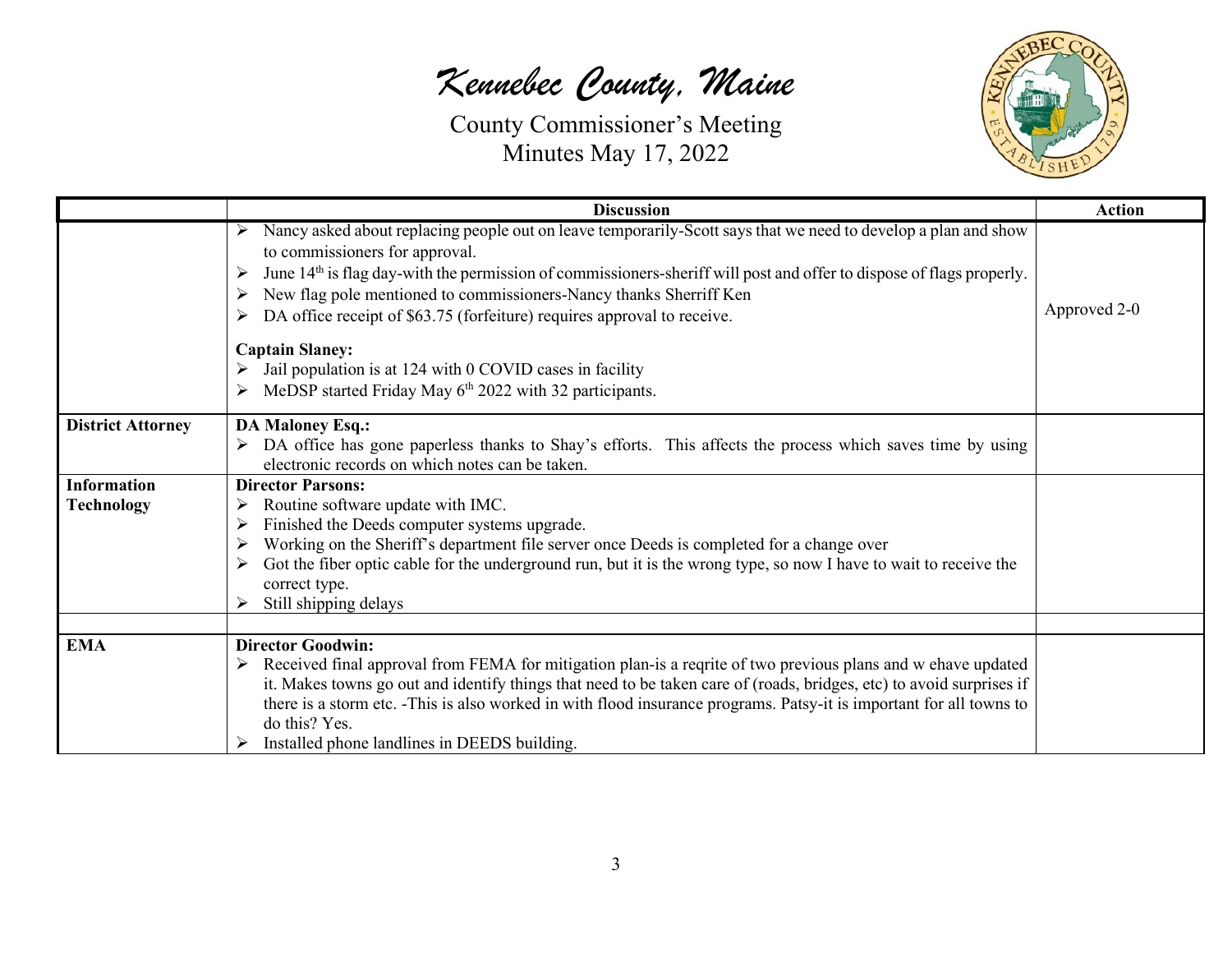*Kennebec County, Maine*



| <b>Facilities</b>     | <b>Facilities Managers Brunelle and Brown,:</b>                                                                           |  |
|-----------------------|---------------------------------------------------------------------------------------------------------------------------|--|
|                       | Completed underground fuel tank remediation.                                                                              |  |
|                       | Commissioner Rines: How did you get it out of the ground?<br>$\circ$                                                      |  |
|                       | Manager Brown: Contracted with a professional company to fill it with a slurry cement. We will need to                    |  |
|                       | register underground tank with Registry of Deeds as abandond tank.                                                        |  |
|                       | > Completed trenchwork connection between correctional facility and Hill house and installed new fiberoptic/              |  |
|                       | electrical lines.                                                                                                         |  |
|                       | Maintenance Tech position has been posted and we hope to begin interviews soon.<br>➤                                      |  |
|                       | <b>Commissioner Crockett:</b> Have you had applications?<br>$\circ$                                                       |  |
|                       | <b>Manager Brunelle: Yes.</b><br>$\circ$                                                                                  |  |
|                       | Radon tests came back for well below EPA limits for Courthouse.<br>➤                                                      |  |
|                       | Fuller Statue: Sunday, the granite base was removed from County property. A concrete footing remains which                |  |
|                       | we expect is 3ft below the ground level and it will have to be removed eventually or possibly used for County             |  |
|                       | Signage for the DA and Court.                                                                                             |  |
|                       | Signage is being updated inside and the outside of the Hill house to reflect current information.                         |  |
|                       |                                                                                                                           |  |
|                       |                                                                                                                           |  |
| Probate               | <b>Register Ayers:</b>                                                                                                    |  |
|                       | Probate is \$34,000 YTD over budget in receipts.                                                                          |  |
| <b>Administrator:</b> | <b>Administrator Ferguson:</b>                                                                                            |  |
|                       | Jon Beekman letter to the Commissioners (May 3 <sup>rd</sup> Commissioner Meeting) As directed a response was drafted     |  |
|                       | for Commissioner review to Mr. Beekman's request to chance the tax receipt by the County from the local                   |  |
|                       | municipalities. The Commissioners asked that the letter be brought to them to sign, and it was with a response            |  |
|                       | to be sent to Mr. Beekman (it was after the meeting)                                                                      |  |
|                       | > Several trips were made to Unity Friday regarding the Reynolds Road road paving project, and again on Sunday.           |  |
|                       | I will be following up with Casella's, Clark James, on the status of the project, specifically the extra work to          |  |
|                       | recondition to the town line on Reynolds Road, and to address the significant pot hole on Palmer Road.                    |  |
|                       | $\triangleright$ Due to calendar conflicts with the Budget Committee, we are using Doodle to coordinate calendars to meet |  |
|                       | virtually to have the final vote on the budget. We will also most likely use DocuSign to get all signatures.              |  |
|                       | Stephanie EA started Monday, and we are glad to have her here. She will not only be supporting Scott, but HR,             |  |
|                       | and Finance as well.                                                                                                      |  |
|                       | > April projections appear to be on track, however I would like Finance to review.                                        |  |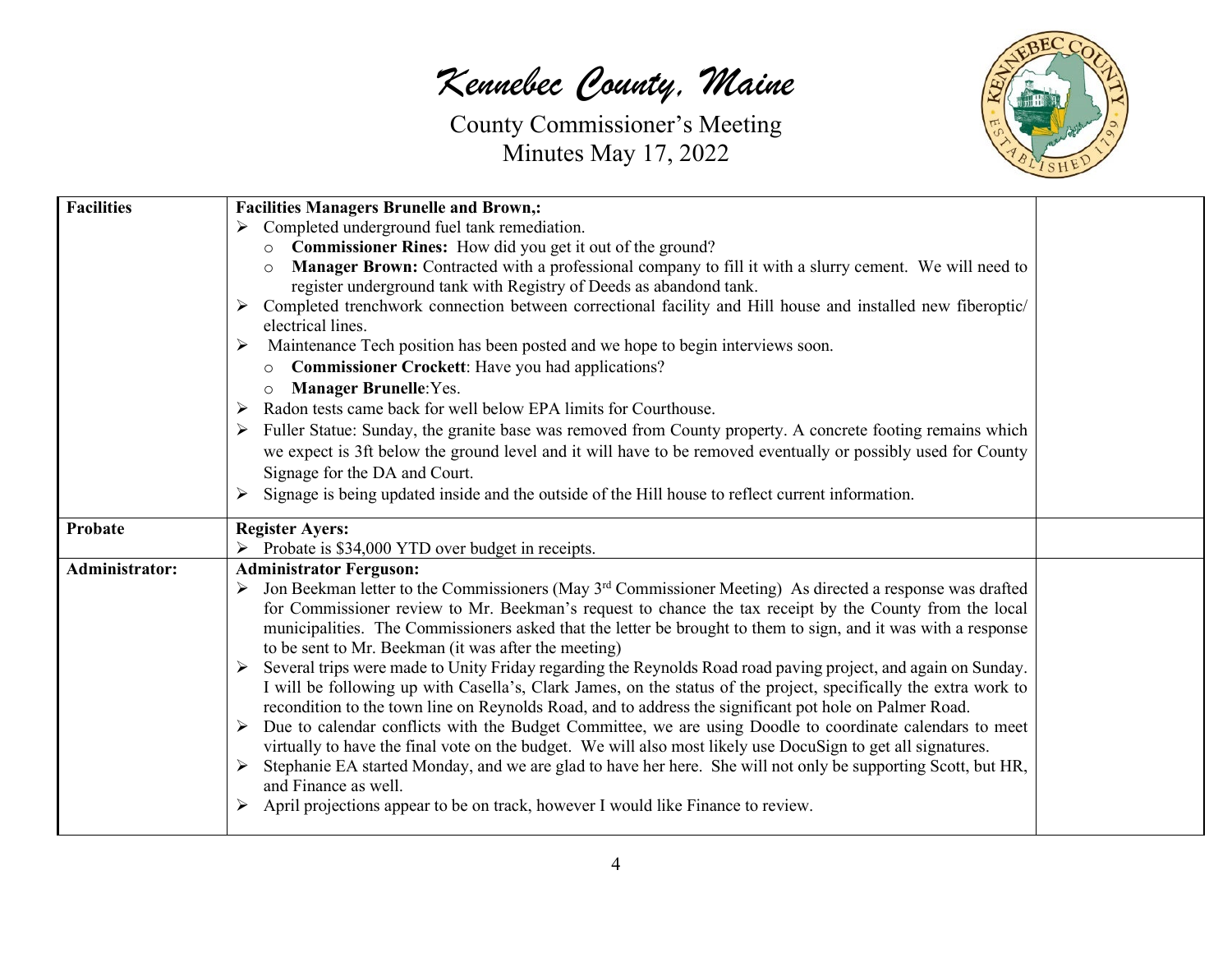

| <b>Old Business/</b><br><b>Follow Up Items</b> | EdmundsGovTech timelines are not as optimistic as I had hoped. The weekly status calls are helping to smooth<br>out issues, however we implementation may not be as quick as we had hoped. I am currently looking at the<br>Chart of Accounts to fix all object codes issues that accumulated over the years. Lisa has experience in systems<br>conversions and will be instrumental in assisting in this process.<br>> Thought it was great that HR went to convention. I feel it is important to establish relations hips and resources<br>in the industry.<br>> I would like recognize Brian for his support of his staff; they have no better advocate. He is constantly looking<br>for ways to support his staff/department given the situation they are faced with. I support plans like the two he<br>put forward today to increase recruitment and retention. We need this kind of out-of-the-box thinking if we are<br>to move forward and get staffing levels to where they should be.<br>> CHP, our medical vendor, has given us a \$375K true-up bill which in my opinion is an issue. I need to discuss<br>with Peter Marchesi regarding this bill.<br>> ARPA Update - Barry Dunn will be presenting the applications on Thursday May 19th at the Deeds/ EMA<br>building this Thursday. The intent of the meeting is to review applications, answer questions, and make funding<br>selections. It was emphasized by the County Administrator that the ranking of the applications is based on the<br>application and supplemental information provided by the applicants.<br>> Angus King, Congressionally Direct Spending request, to help with providing further security measures and<br>benefits for the Courthouse. I have received several requests for clarification and more information which I hope | Tabled                                       |
|------------------------------------------------|----------------------------------------------------------------------------------------------------------------------------------------------------------------------------------------------------------------------------------------------------------------------------------------------------------------------------------------------------------------------------------------------------------------------------------------------------------------------------------------------------------------------------------------------------------------------------------------------------------------------------------------------------------------------------------------------------------------------------------------------------------------------------------------------------------------------------------------------------------------------------------------------------------------------------------------------------------------------------------------------------------------------------------------------------------------------------------------------------------------------------------------------------------------------------------------------------------------------------------------------------------------------------------------------------------------------------------------------------------------------------------------------------------------------------------------------------------------------------------------------------------------------------------------------------------------------------------------------------------------------------------------------------------------------------------------------------------------------------------------------------------------------------------------------------------------------------|----------------------------------------------|
|                                                | is encouraging.                                                                                                                                                                                                                                                                                                                                                                                                                                                                                                                                                                                                                                                                                                                                                                                                                                                                                                                                                                                                                                                                                                                                                                                                                                                                                                                                                                                                                                                                                                                                                                                                                                                                                                                                                                                                            |                                              |
| <b>Warrants</b>                                | Warrants                                                                                                                                                                                                                                                                                                                                                                                                                                                                                                                                                                                                                                                                                                                                                                                                                                                                                                                                                                                                                                                                                                                                                                                                                                                                                                                                                                                                                                                                                                                                                                                                                                                                                                                                                                                                                   | Signed                                       |
| <b>Change of Status</b>                        | <b>Payroll Change Notices</b>                                                                                                                                                                                                                                                                                                                                                                                                                                                                                                                                                                                                                                                                                                                                                                                                                                                                                                                                                                                                                                                                                                                                                                                                                                                                                                                                                                                                                                                                                                                                                                                                                                                                                                                                                                                              | Signatures required                          |
| <b>New Business</b>                            | Finance - Motion to Budget transfer \$36,000 from the FY22 Committed Fund Balance-Blue Pin Buyout to<br>Budget Line 1075-4941 Sheriff -Blue Pin Buyout (covers expenditures to date).<br>Sheriff Mason: COPS Grant application: We are looking into a \$125,000 (over three years) as part of a plan to<br>hire a patrol deputy. This combined with a position on military leave, will give us an opportunity to align the<br>budget (without a major hit) to bring on another Deputy.<br>$\triangleright$ EMA – Kennebec County Hazard Mitigation Plan (includes Unity) - Adoption<br>Captian Slaney: Hiring & Retention Plan/ Proposal – The two proposals for your review and consideration<br>$\blacktriangleright$<br>recruitment and retention (see last page) offer a sign-on bonus of \$5,000 payable after 6 and 12 months<br>(50/50), and an incentive to reduce call-ins (sick) for perfect attendance, a \$100 gift card for perfect attendance<br>monthly.<br>It is clear that with new hires that sign-on bonuses make a difference in where they go to work. Right now,<br>$\circ$<br>two potential recruits hired both said they would come to Kennebec if offered a sign-on bonus.                                                                                                                                                                                                                                                                                                                                                                                                                                                                                                                                                                                                                        | Approved 2-0<br>Approved 2-0<br>Approved 2-0 |